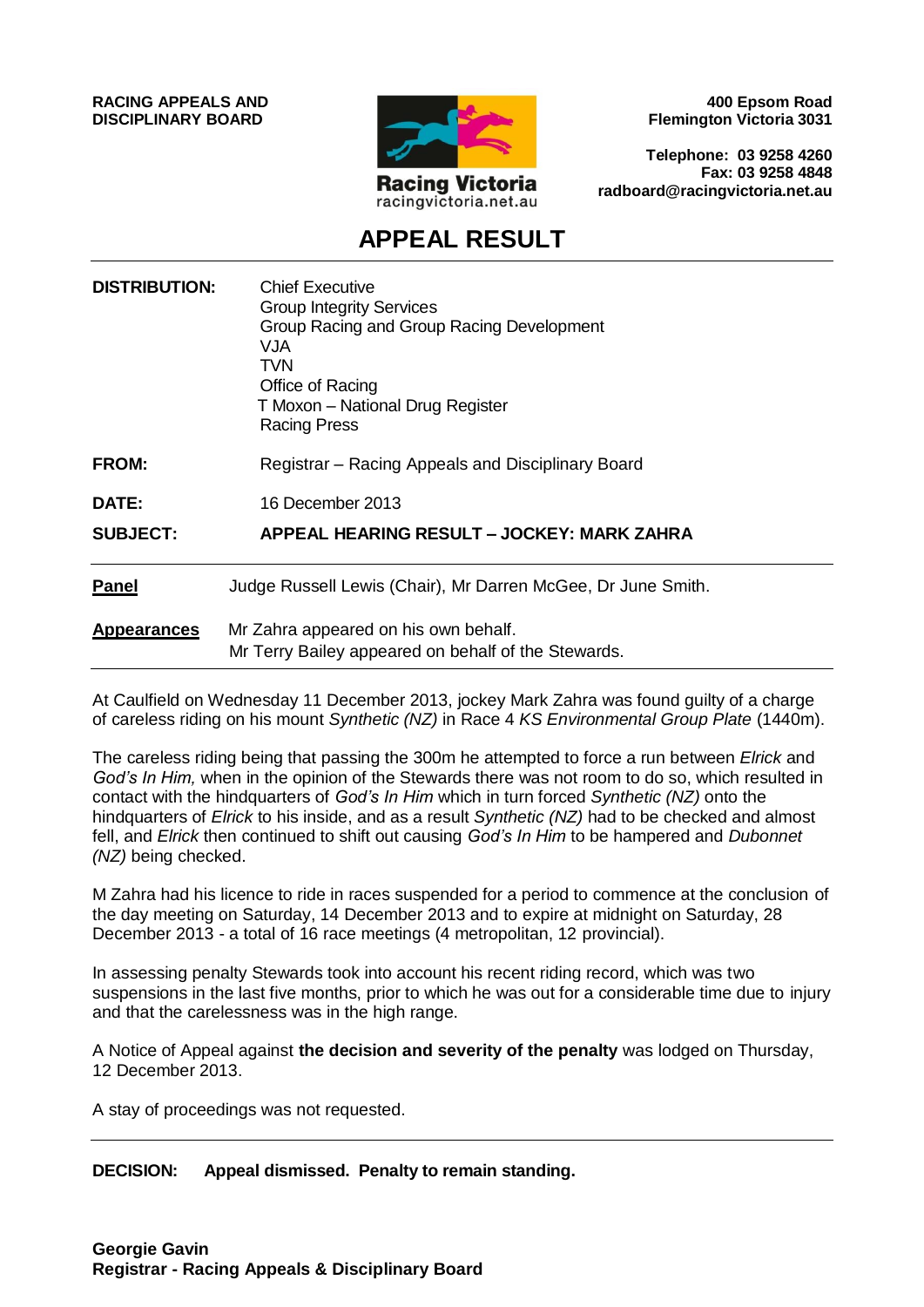# **TRANSCRIPT OF PROCEEDINGS**

#### **RACING APPEALS AND DISCIPLINARY BOARD**

\_\_\_\_\_\_\_\_\_\_\_\_\_\_\_\_\_\_\_\_\_\_\_\_\_\_\_\_\_\_\_\_\_\_\_\_\_\_\_\_\_\_\_\_\_\_\_\_\_\_\_\_\_\_\_\_\_\_\_\_\_\_\_

**HIS HONOUR JUDGE R.P.L. LEWIS, Chairman MR D. McGEE DR J. SMITH**

#### **EXTRACT OF PROCEEDINGS**

#### **DECISION**

### **IN THE MATTER OF THE KS ENVIRONMENTAL GROUP PLATE OVER 1440 METRES AT CAULFIELD ON 11/12/13**

#### **JOCKEY: MARK ZAHRA**

#### **MELBOURNE**

#### **MONDAY, 16 DECEMBER 2013**

MR T. BAILEY appeared on behalf of the RVL Stewards

MR M. ZAHRA appeared on his own behalf